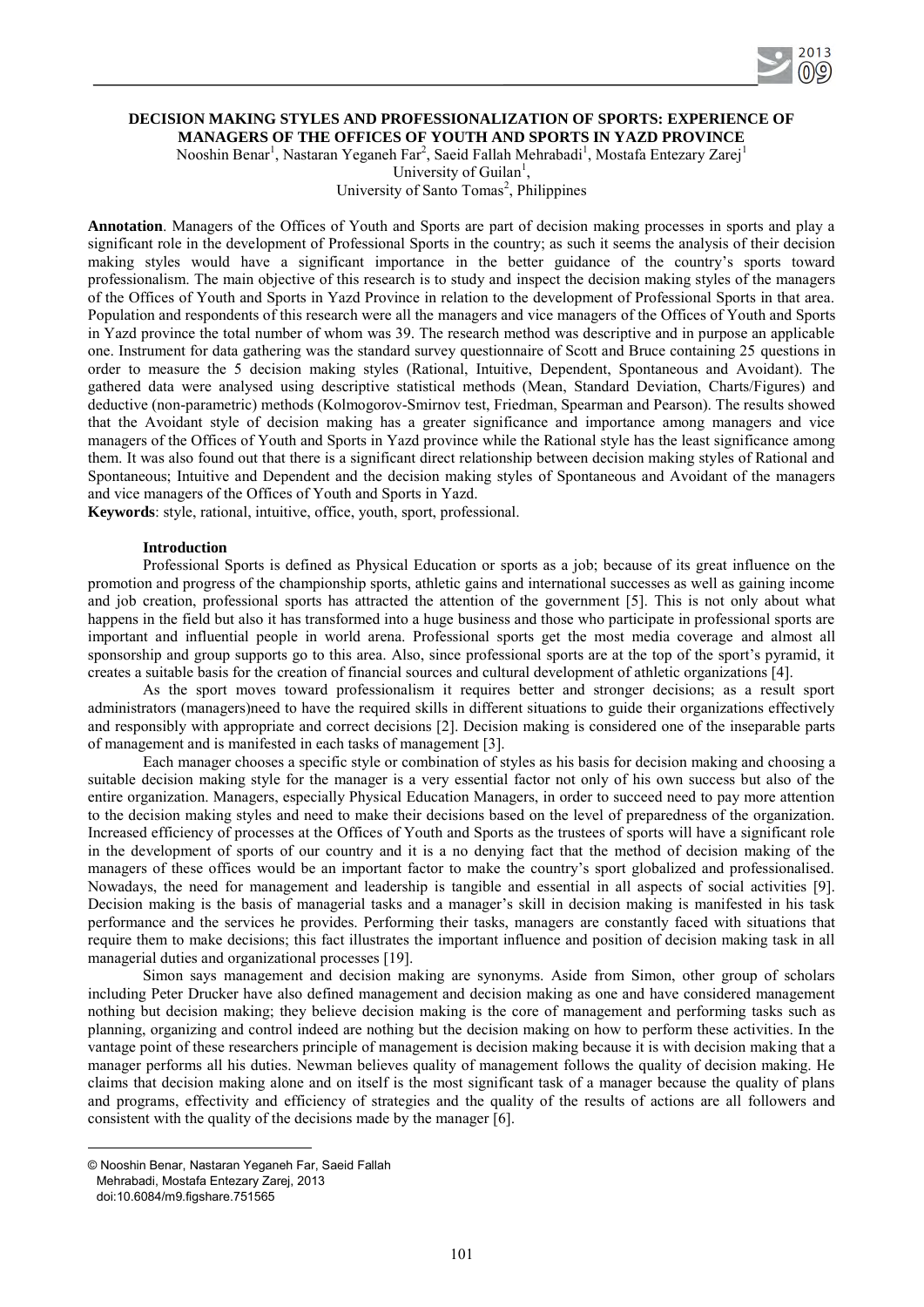

medical-biological problems of physical training and sports

A manager usually considers decision making his main task because he always needs to think and decide which way to choose, what to do, how to divide tasks among others, and to decide which task needs to be done by whom, when, where and how [14].

Decision making is choosing a solution among two or more options in a preventive manner and in order to achieve a goal or a certain outcome with the least amount of risk possible; when we are faced with many options we have to decide and make a decision. Decision making is a complicated process and in order to use it effectively it is essential to know and understand it at first [13]. Decision making style of each person demonstrates the habitual pattern he uses when deciding on matters. In other words decision making style of each individual is a representative of his personality approach in understanding and reacting toward his decision making task [20].

According to Nutt studying decision making styles is a way to understand why managers use different decision making processes and decide differently in same situations. A manager's decision making style also depends on level of preparedness of his subordinates [1]. Decision making styles of managers has a direct influence on activities of the organization and employees and is an essential matter; due to this fact managers have the ability and power to create an environment that motivates employee's creativity and entrepreneurship with their appropriate and right decisions [21].

Rowe and Mason have introduced four methods of decision making; namely: Directive, Analytical, Conceptual, and Behavioural[16]. Hersey and Blanchard had given emphasis on the influence of situations that managers are faced with and based on that had enumerated four different methods of Telling/Directing, Participating/Supporting, Selling/Coaching and Delegating for decision making [1]. In point of view of Rringues two styles and dimensions, Authoritarian and Collaborative, are used by managers for decision making [16]. Scott and Bruce in their studies on decision making styles and influential factors on them, had paid special attention to internal and individual factors and personal differences and based on that had introduced The General Decision Making Styles consisting of five different styles. These five styles are: Rational, Intuitive, Dependent, Spontaneous, and Avoidant [17].

Decision making styles has been studied and analysed by many researchers. Najaf Aghayi et al. (1381) in a research entitled "Study and Analysis of the Decision Making Styles of the Physical Education Administrators of Universities Accredited by Ministry of Science, Research and Technology" had concluded that level of preparedness of subordinates on itself is not a determining factor of decision making styles of managers; however level of preparedness of the manager himself is in fact a determining factor [11]. Parvandeh and Koohestani(1384) had mentioned that there is a relationship between management knowledge and decision making styles but it is not significant [7]. Hadizadeh et al. (1387) in a study entitled "Analysis of the Relationship of General Decision Making Styles of Managers in Public Organizations" had reached to the conclusion that there is a significant negative relationship between Rational and Intuitive styles and there is a significant positive relationship between Rational, Avoidant, Intuitive and Spontaneous decision making Styles [12]. Amery (1388) had described that there is no significant relation between Dependent, Intuitive, Avoidant and Spontaneous styles in decision making and the organizational environment; however a significant negative relationship exists between Rational style of decision making and the organizational environment as well as between organizational environment and job attachment of the employees [8].

Thunholm (2004) in his research on general decision making styles, studied 206 Swedish army officers' decision making styles and found out that there is a significant reverse relation among Rational decision making style and each of Intuitive, Avoidant and spontaneous styles of individuals; on the other hand he discovered that there is a significant positive relationship between Dependent and Avoidant decision making styles [20]. Spicer & Smith (2006) in analysis of the five decision making styles under discussion, examined two groups each consisting of 200 students of Commerce in a university in England. In the first group between the Rational style and each of Intuitive, Spontaneous and Avoidant styles a significant negative relation; between Intuitive and Spontaneous style and between Dependent and Avoidant decision making styles significant positive relationships were found. In the second group of students, the relationships between decision making styles were the same as the first group; in addition to that in the second group the existence of a significant positive correlation between the Avoidant and Spontaneous styles was proven [19].

As a result, managers based on professional necessities are decision makers and the quality of these decisions is the determinant of organizational success in accordance to organizational objectives. Each manager chooses a style or combination of styles as a basis for his decision making and choosing an appropriate style of decision making by the manager is an essential factor for his success as well as the effectively and efficiency of the entire organization [21].

Multiple number of factors such as organizational factors and environmental changes can affect the decision making style greatly and in fact in similar conditions managers may pick different styles. One of the other factors which can affect the decision making style is the individual differences such as gender and education but the literature on this area is unfortunately limited [12].

Offices of the Youth and Sports in provinces as the trustees of sports in each province, have a crucial role in increasing growth and development of the sports in the whole country as well as the international and globalized sports and with no doubt appropriate and correct decisions of the managers of these offices would be an important factor in the development of country's sports. Managers of these offices are faced with different conditions that are constantly changing and require them to make decisions, as a result managers need to be familiar with different decision making styles and relationship between and among them in order to be able to make the best decision when in different environmental conditions to survive the threats and dangers of the new condition and also to be able to take the most advantage of the new opportunities to advance and develop the sports in country. Based on careful studies and analysis of the theoretical and practical significances of this research as well as the cruciality of paying attention to decision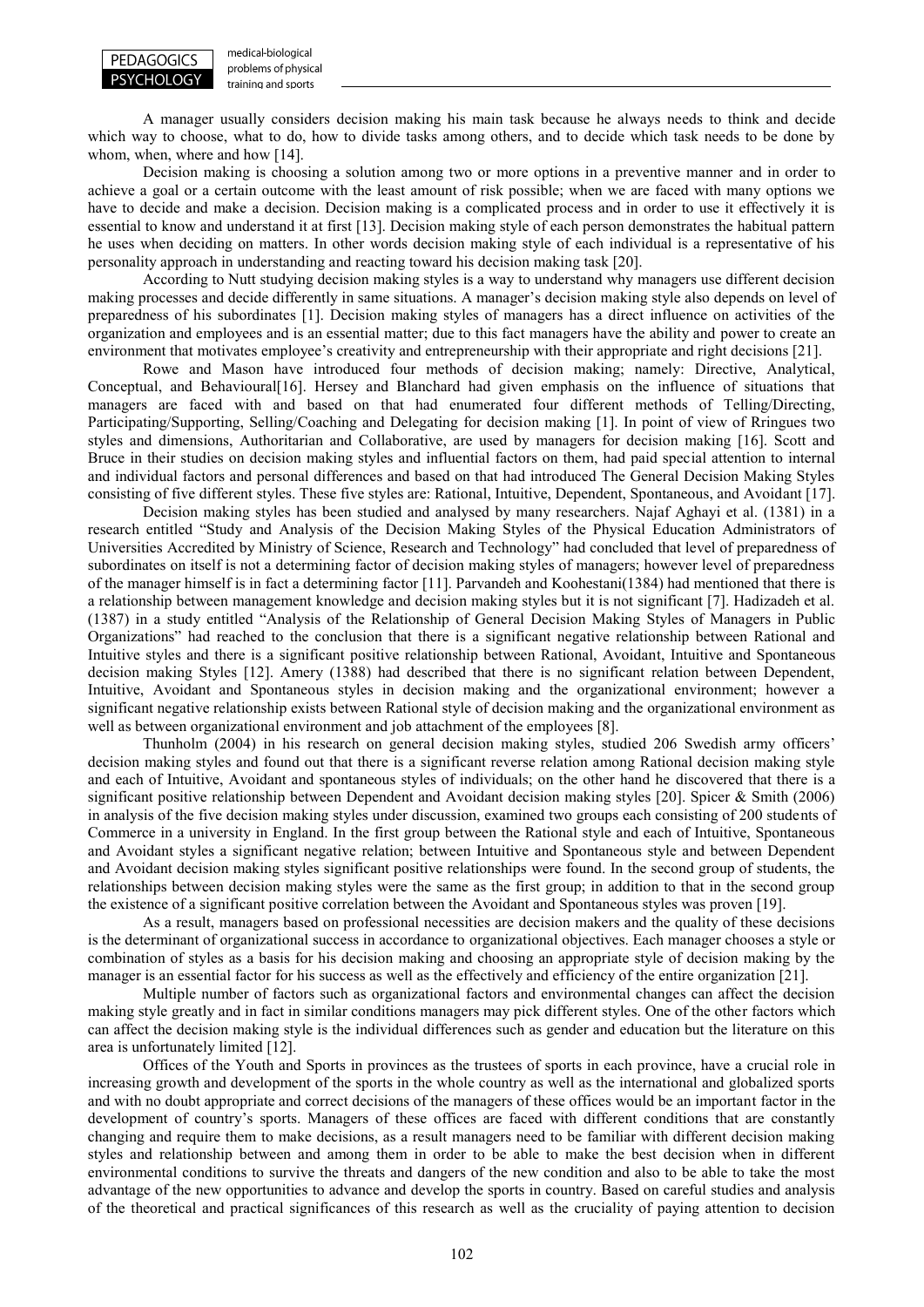

making styles of the managers as a significant factor in the development of sports, the researchers are aiming to study and analyse the decision making styles of managers and vice managers of the Offices of Youth and Sports in Yazd province and the existing relationship between these styles.

## **Methodology**

This research has been a descriptive study yet it has been done practically; it has studied and analysed the relationship between decision making styles of the managers of Offices of Youth and Sports of Yazd province as well as the relationship between decision making styles of the above mentioned managers and their demographic characteristics; in other words this research is categorized as an applicable one. Population and respondents of this research were all the managers and vice managers of the Offices of Youth and Sports in Yazd province which was 39 persons. The pre-tested number of respondents was equal to the actual population. Considering the objectives of this study a survey questionnaire was the instrument of data gathering; this was the standard Scott and Bruce survey questionnaire for general decision making styles to measure and evaluate decision making styles of managers and vice managers of the Offices of Youth and Sports of Yazd province. This survey questionnaire consisted of 25 questions. In this survey questionnaire there were five questions in order to measure each decision making style (Rational, Intuitive, Dependent, Spontaneous, Avoidant) and to answer each of these questions Likert spectrum was used. The Cronbach's Alpha coefficient was 0.86. Demographic information of the respondents such as age, years of experience and level of education was also analysed. In this study the gathered data were carefully analysed using descriptive statistical methods (mean, standard deviation and charts/figures] and deductive [non-parametric) methods (Kolmogorov-Smirnov test, Friedman, Spearman and Pearson). The statistical analysis and calculations were done using the SPSS software.

## **Findings**

As it was discussed earlier, demographic characteristics of respondents were crucial information in conduct of this research. Based on the results, 28.2% of the respondents were female and 71.8% were male. The mean age of male respondents was 39.43 and of females 42.27 years old. 10.4% of the respondents had an Associate degree (2 year college degree), 56.4% Bachelor's degree and 28.2% Master's degree. Last but not least the mean/average work experience among the respondents was 16.08% years.

Figure 1illustrates that the average usage of Avoidant and Dependent decision making styles among male and female managers and vice managers was the same. However, the average of Spontaneous and Rational decision making styles among female managers and vice managers was higher compared to their male counterparts; also the average of Intuitive decision making style is higher among male managers and vice managers compared to females.



*Figure 1. Comparison of the Mean of Different Styles Based on Gender*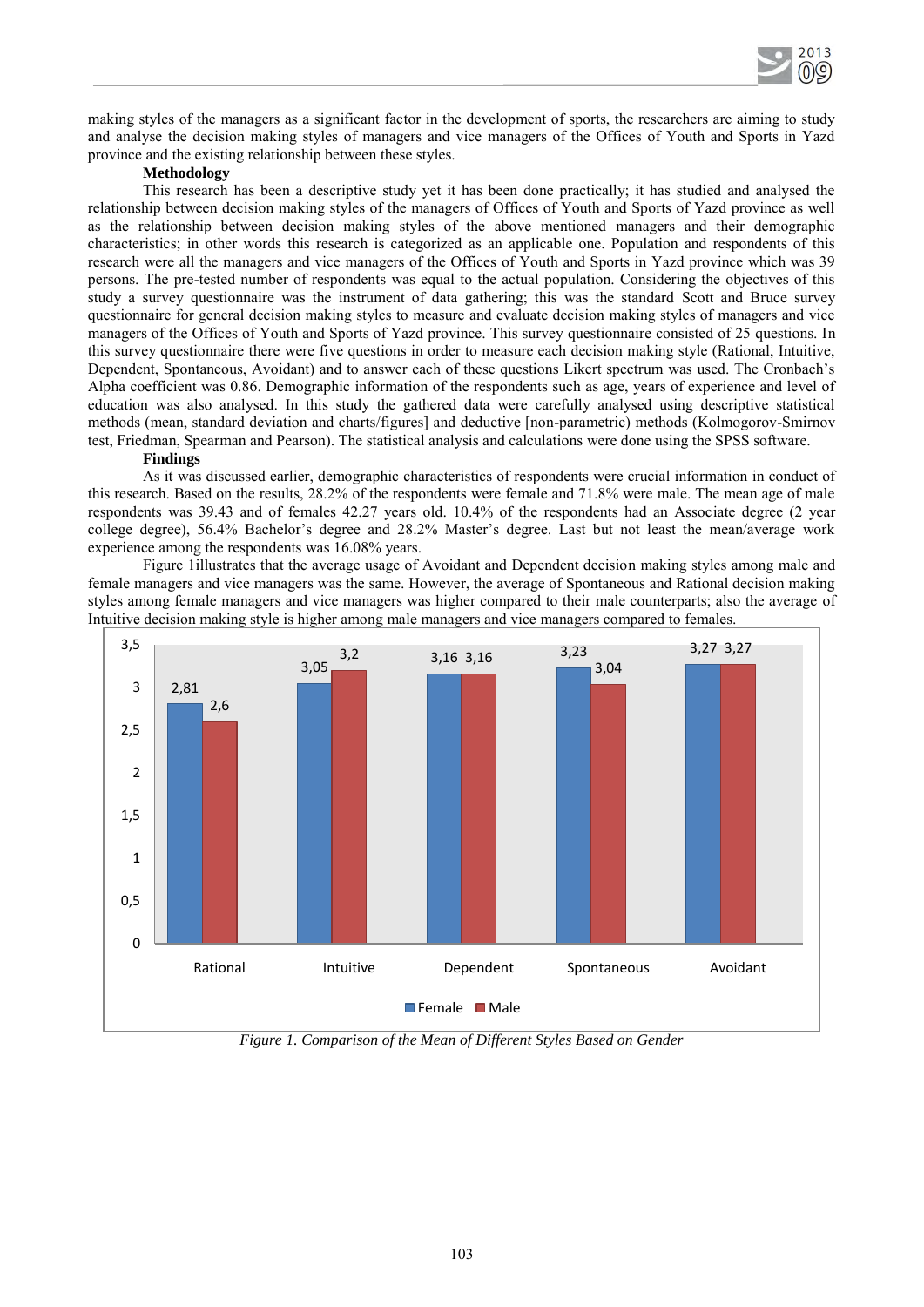

medical-biological

*Figure 2. Comparison of the Mean of Different Decision Making Styles Based on Educational Attainment* 

Based on the results shown in figure 2, with the increase in educational attainment of respondents the use of Rational decision making style decreases and the average of Intuitive decision making increases. It is also evident that Spontaneous decision making style among Associate degree holders, Avoidant style among Bachelor's degree holders and Intuitive decision making style among Master's degree holders has a higher mean and average.

Table 1.

| Results of the Kolmogorov-Smirnov test                            |                                         |      |                           |  |  |  |  |
|-------------------------------------------------------------------|-----------------------------------------|------|---------------------------|--|--|--|--|
| <b>Statistical Indicators of</b><br><b>Decision Making Styles</b> | Mean $\pm$ Standard<br><b>Deviation</b> | Z    | <b>Significance Level</b> |  |  |  |  |
| Rational Style                                                    | $2.67 \pm 0.51$                         | 1.61 | 0.011                     |  |  |  |  |
| Intuitive Style                                                   | $3.16 \pm 0.59$                         | 1.23 | 0.097                     |  |  |  |  |
| Dependent Style                                                   | $3.16 \pm 0.36$                         | 1.11 | 0.171                     |  |  |  |  |
| Spontaneous Style                                                 | $3.09 \pm 0.44$                         | 1.01 | 0.257                     |  |  |  |  |
| Avoidant Style                                                    | $3.27 \pm 0.46$                         | 0.97 | 0.299                     |  |  |  |  |

As it can be seen in table 1 the data and reached results are abnormal and for this reason non-parametric test was used to achieve reliable results.

Table 2.

| Row | <b>Decision</b>     | <b>Mean</b><br>$\pm$ Standard | Mean of      | <b>Chi-Square</b> | Degree of<br>Freedom | Sig.     |
|-----|---------------------|-------------------------------|--------------|-------------------|----------------------|----------|
|     | <b>Making Style</b> | <b>Deviation</b>              | <b>Ranks</b> |                   |                      |          |
|     | Avoidant Style      | $3.27 \pm 0.46$               | 3.60         |                   |                      |          |
| ↑   | Intuitive Style     | $3.16 \pm 0.59$               | 3.44         |                   |                      |          |
| 3   | Dependent           | $3.16 \pm 0.36$               | 3.17         |                   |                      |          |
|     | <b>Style</b>        |                               |              |                   |                      |          |
|     | Spontaneous         | $3.09 \pm 0.44$               | 3.12         | 38.44             | 4                    | $0.001*$ |
|     | Style               |                               |              |                   |                      |          |
|     | Rational Style      | $2.67 \pm 0.51$               | 1.68         |                   |                      |          |
|     |                     |                               |              |                   |                      |          |

*Results of the Friedman Test; Comparison of the Priority of Decision Making Styles* 

\* Significant level of P≤0.05 is the basis.

It can be seen in table 2 that results of the Friedman test showed that based on the arrived significant level, there is a significant difference between priorities of decision making styles; in other words the decision making styles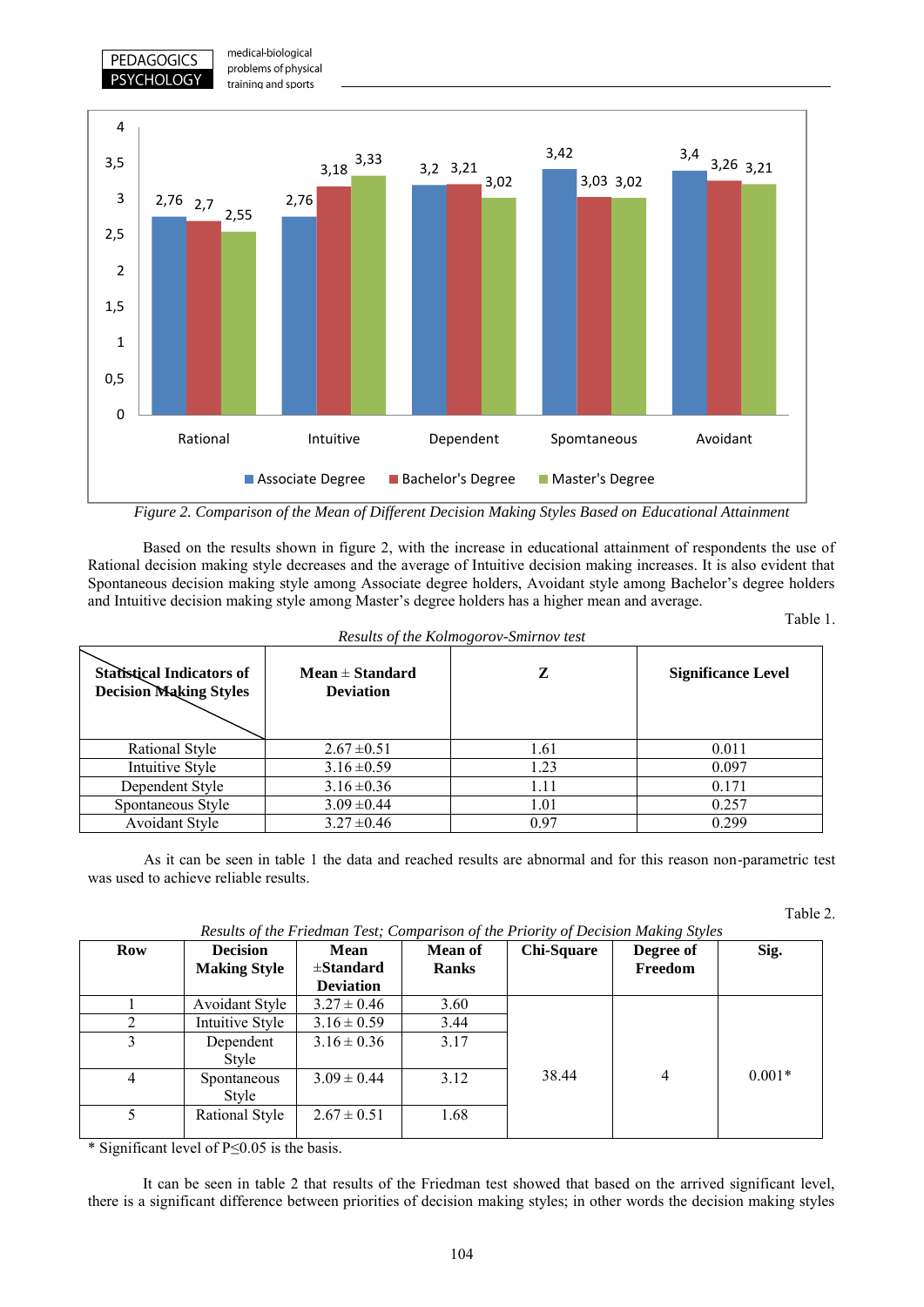

Table 3.

at the top rows of the table such as Avoidant and Intuitive have more significance and importance among respondents while the Rational decision making style has the least significance among them.

| noissiceD<br>selytS gnikaM | evitiutnI<br>elytS |       | nednepeDt<br>elytS |              | suoenatnopS<br>elytS |              | elytS tnadiovA |           |
|----------------------------|--------------------|-------|--------------------|--------------|----------------------|--------------|----------------|-----------|
| elytS lanoitaR             | sig                | 0/471 | sig                | 0/207        | sig                  | 0/036        | sig            | 0/523     |
|                            | $\mathbf{r}$       | 0/119 | $\mathbf{r}$       | 0/207        | $\mathbf{r}$         | $-0/337^{*}$ | $\mathbf{r}$   | 0/105     |
| elytS evitiutnI            |                    |       | sig                | 0/001        | sig                  | 0/882        | sig            | 0/439     |
|                            |                    |       | $\mathbf{r}$       | $0/511^{**}$ | $\mathbf{r}$         | $-0/025$     | $\mathbf{r}$   | 0/128     |
| elytS tnednepeD            |                    |       |                    |              | sig                  | 0/055        | sig            | 0/058     |
|                            |                    |       |                    |              | $\mathbf{r}$         | 0/309        | $\mathbf{r}$   | 0/307     |
| suoenatnopS                |                    |       |                    |              |                      |              | sig            | 0/001     |
| elytS                      |                    |       |                    |              |                      |              | $\mathbf{r}$   | $0/606**$ |
| *P<0.05; **P<0.01; n=39    |                    |       |                    |              |                      |              |                |           |

*Comparison of the significant level of Dimensions of Decision Making (Spearman and Pearson Correlation Test)\**

\* In shaded areas nonparametric test of Spearman has been used due to the abnormality of data. On the other hand in the white areas because of the normality of gathered data the Pearson's parametric test has been applied.

Results of Pearson and Spearman's Correlation Test can be seen in table 3 in order to answer the question whether there is a significant relationship between each of the decision making styles among managers and vice managers of the Offices of Youth and Sports in Yazd province. As it can be seen there is a significant direct relationship between Rational and Spontaneous styles [0.337], Intuitive and Dependent styles (0.511) and Spontaneous and Avoidant styles [0.606] of the respondents.

## **Discussion and Conclusion**

Based on the results of this study, the mean of Avoidant and Dependent decision making styles among male and female managers and vice managers are equal and the same. On the other hand the mean of Spontaneous and Rational styles among female managers and vice managers are higher than males and the mean of Intuitive style is higher among male respondents compared to their female counterparts. The results show that female managers and vice managers most often use Spontaneous and then Rational styles in their decision makings, in other words female managers with Spontaneous decision making style when faced with a decision making situation, decide immediately and without hesitation which is a sign of the feeling of urgency in decision maker and her urge to make the final decision in the fastest and shortest time possible. These findings are in accordance with Spacer and Saddler's (2005) point of view [19]. Female managers also use the Rational decision making style which is an indicator of decision maker's tendency to identify all possible solutions, to evaluate the result of each solution from all angles and finally to choose the best desirable solution in situations that require decision making. These decision makers are completely logical and possess enough information; they decide based on research, careful and comprehensive analysis and they acquire information from both internal and external sources. These findings are in accordance with vantage points of Parker (2007), Moorhead & Greyhen (1995) and Oliveria (2007) [10,15,17]. Male managers use the Intuitive style most often; this could be due to inherent and innate responses as well as general experiences and based on internal feelings and emotions. Same findings are also claimed by Paton and Kahneman (2003) [18]. Based on the discussion above it is clear that in doing businesses and achieving the goals and objectives of sports organizations, among which professionalism is at the top of the priorities, when there is a need for careful research and analysis and immediate decision making is required female managers are more suitable and appropriate for the position. On the other hand male managers are recommended in situations where experience is crucial. In the modern era, with the advent of globalized sports both of these conditions are happening at the same time and are equally crucial and sports administrators should pay special attention to it.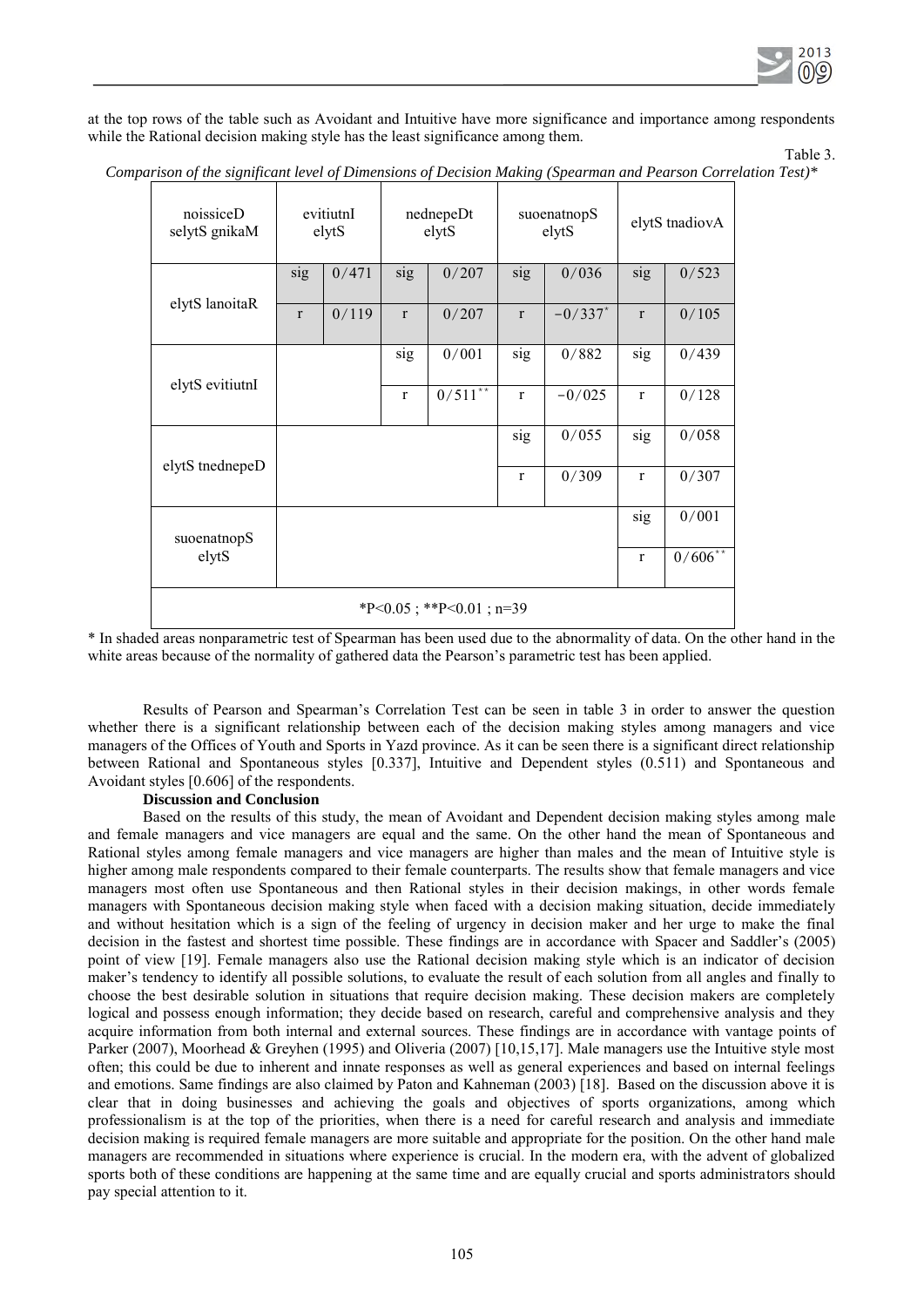

medical-biological problems of physical training and sports

It can also be claimed that with the increase in the level of educational attainment the mean of Rational style had decreased while the mean of Intuitive decision making style had increased; Spontaneous style among Associate degree holders, Avoidant style among Bachelor's degree holders and Intuitive style among Master's degree holders had higher means. This result explains that managers with lower educational attainment use the Avoidant style, meaning to say while faced with a situation (problem or opportunity) they delay decision making as much as possible and avoid reacting to the situation; on the other hand with increase in educational level, managers use their feelings and experiences more often. These finding are in line with views of Parker (2007) and Spacer and Saddler (2005). As a result, sports organizations need to have people with higher educational levels in managerial positions in order to achieve organizational goals and objectives [17, 19].

Results from the Friedman test in this research demonstrated that there is a significant difference in priorities of decision making styles; Avoidant and Intuitive styles are more significant and apparent among managers and vice managers of Offices of Youth and Sports in Yazd province while Rational style is the least significant and apparent among them. It can be concluded from these results that the respondents avoid situations that require decision making and when put in such situations mostly use the Intuitive style which is based on internal emotions and feelings as well as previous experiences. This conclusion is in some ways similar to vantage point and studies of Spicer and Saddler (2005) [19].

The results in this research also demonstrates that among Spontaneous and Avoidant decision making style there is a significant positive and direct relationship; this is in accordance with results of the study of Moghadam, Spicer and Smith; however it is divergent and against results of Thunholm. Based on this discussion, it is fair to conclude majority of the managers and vice managers of the Offices of Youth and Sports in Yazd province when faced with a situation [either problem or opportunity] try to delay decision making as long as possible and avoid taking any action toward the so called situation. In case they are forced to take action and decide on the matter their final decision would be taken immediately and in the shortest period of time possible.

Other set of result tells us there is a negative significant relationship between Rational and Spontaneous decision making styles. It can be concluded that the tendency of these managers and vice managers while making decisions is to identify all possible solutions, to evaluate the outcomes of each solution from all angles and finally to decide based on comprehensive research and analysis of all information from both internal and external sources. Nowadays and in actual decision making situations because of the complications and constant changes, it is impossible to make decisions solely based on Rational style and as a result in reality managers decide urgently and fast.

There is also a significant positive relationship between Intuitive and Dependent decision making styles. Meaning to say that managers and vice managers who have Intuitive style do not necessarily reject rational analysis of a matter or situation rather, they believe in certain situations wherein careful analysis and study and systematic information on the situation is impossible or absent intuition and inner insights would be helpful tools to make an appropriate decision. This type of managers needs to have another person by their side to act exactly in accordance to his ideas while faced with problems and opportunities. Rather than consulting with others and making the final decisions themselves, these managers are completely dependent on views and ideas of other people when deciding on important matters. This point is in line with studies of Parker (2007) [17].

At the end, it is recommended that the managers of the Offices of Youth and Sports, in an orderly and consecutive manner allocate parts of their time to matters and topics of decision making to enable them to develop and enhance country's sports to the professional level; in this way they would be able to choose the most appropriate decision making style in changing and varied conditions to achieve organizational objectives. It is also recommended to the future researchers to study and research on the relationship of decision making styles of managers and their other behavioural characteristics in order to help managers understand the dimensions of decision making better and more in depth.

# **Acknowledgment**

Authors' sincere gratitude goes to all the respondents, Managers and Vice managers of the Offices of Youth and Sports in Yazd province, who allocated their time selflessly to answer the survey questionnaire honestly and truthfully; without their cooperation this research would not be possible. The authors would also like to deeply thank all those who have helped and contributed to this paper in any manner.

# **References:**

- 1. Hersey P., & Blanchard K. H. *Management of organizational behaviour, Utilizing Human Resources*, 5<sup>th</sup> Ed, Prentice-Hall international inc, 1988, pp. 413-414.
- 2. Hakimipour A. *Decision making in management, application of Markov chain theory in managerial decision making*, Iran: Astan e Qods e Razavi, 1999, pp. 7-11.
- 3. Robines S. P. *Organizational behaviour: Concepts, theories and application*, Tehran, Iran: Tehran Cultural Researches Office, 2010, 100 p.
- 4. Huy R., &et al. *Sports administration*: Principles and applications, Iran: Kordestan University, 2009, 200 p.
- 5. *Physical Education Organization of Islamic Republic of Iran*, Detailed study of legal development, Iran: Refah, 2004, 160 p.
- 6. Saadat E. *Decision making process at organization*. Tehran, Iran: Tehran University, 2005, pp. 9-23.